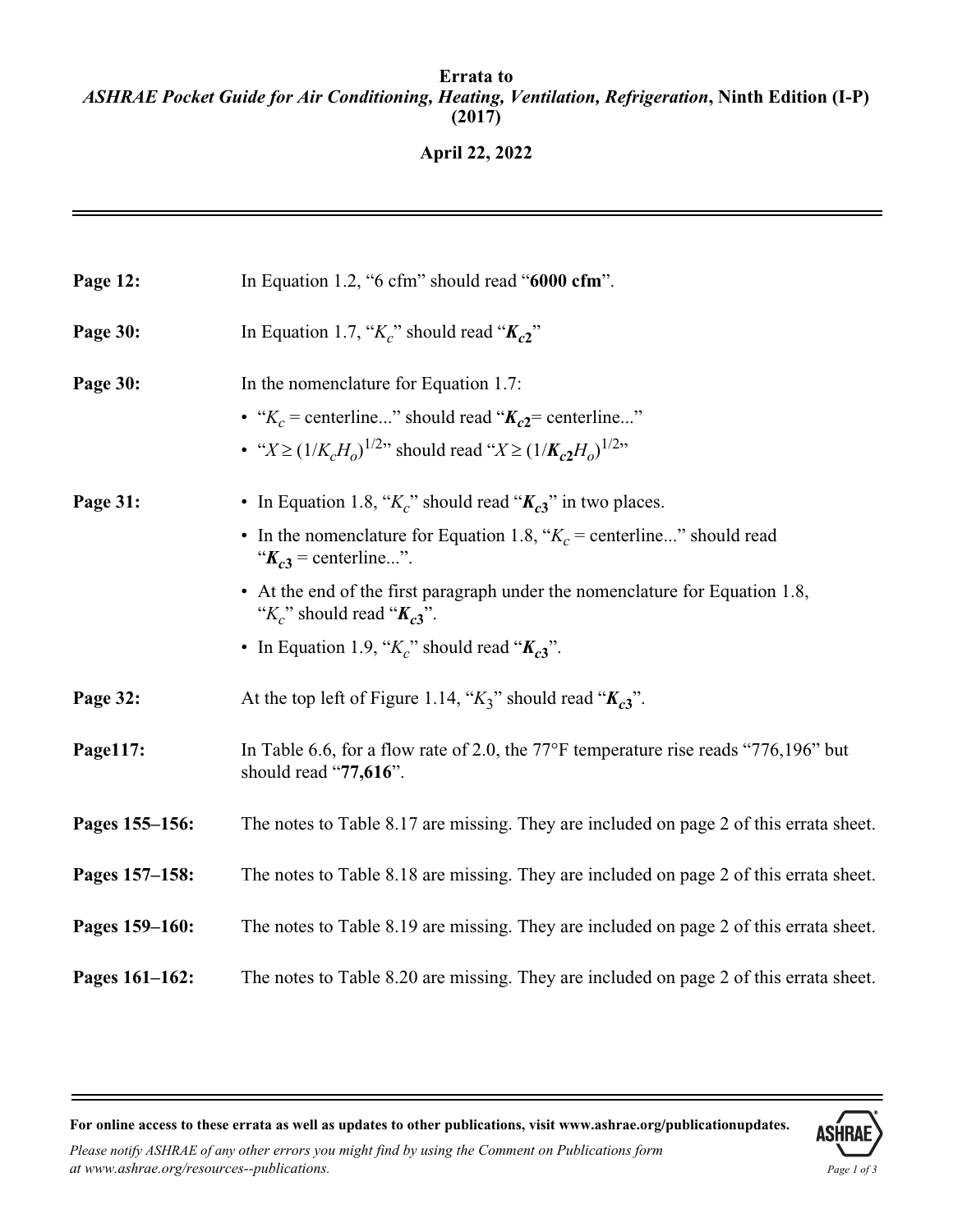## Missing Notes to Table 8.17:

<sup>a</sup>Sizing shown is recommended where any gas generated in receiver must return up condensate line to condenser without restricting condensate flow. Water-cooled condensers, where receiver ambient temperature may be higher than refrigerant condensing temperature, fall into this category.

<sup>b</sup>Pipe inside diameter is same as nominal pipe size.

Missing Notes to Table 8.18:

generated in receiver must return up condensate line to condenser without restricting condensate flow. Water-cooled condensers, where receiver ambient temperature may be higher than refrigerant condensing tempera-

<sup>b</sup>Pipe inside diameter is same as nominal pipe

ture, fall into this category.

size.

## *Notes*: 1. Table capacities are in tons of refrigeration.

 $\Delta p$  = pressure drop from line friction, psi per 100 ft of equivalent line length  $\Delta t$  = corresponding change in saturation temperature,  $\degree$ F per 100 ft

2. Line capacity for other saturation temperatures  $\Delta t$  and equivalent lengths  $L_e$ 

Line capacity = Table capacity 
$$
\left(\frac{\text{Table } L_e}{\text{Actual } L_e} \times \frac{\text{Actual } \Delta t}{\text{Table } \Delta t}\right)^{0.55}
$$

3. Saturation temperature  $\Delta t$  for other capacities and equivalent lengths  $L_e$ 

$$
\Delta t = \text{Table } \Delta t \left( \frac{\text{Actual } L_e}{\text{Table } L_e} \right) \left( \frac{\text{Actual capacity}}{\text{Table capacity}} \right)^{1.8}
$$

4. Tons based on standard refrigerant cycle of 105°F liquid and saturated evaporator outlet temperature. Liquid tons based on 20°F evaporator temperature. 5. Thermophysical properties and viscosity data based on calculations from NIST REFPROP program Version 6.01. 6. For brazed Type L copper tubing larger than 1 1/8 in. OD for discharge or liquid service, see Safety Requirements section. 7. Values based on 105°F condensing temperature. Multiply table capacities by the following factors for other condensing temperatures. **Cond. Temp., °FSuctioncharge Line Line Dis-**80 1.246 0.870 90 1.150 0.922100 1.051 0.974110120 1300.9480.840 0.723 1.043 1.0091.026

| 4. Tons based on standard refrigerant cycle of 105°F liquid and saturated<br>evaporator outlet temperature. Liquid tons based on 20°F evaporator<br>temperature. | Cond.<br>Temp.,<br>°F | Suc-<br>tion<br>Line | Dis-<br>charge<br>Line |
|------------------------------------------------------------------------------------------------------------------------------------------------------------------|-----------------------|----------------------|------------------------|
| 5. Thermophysical properties and viscosity data based on calculations                                                                                            | 80                    | 1.267                | 0.873                  |
| from NIST REFPROP program Version 6.01.<br>6. For brazed Type L copper tubing larger than 1 1/8 in. OD for discharge                                             | 90                    | 1.163                | 0.924                  |
| or liquid service, see Safety Requirements section.                                                                                                              | 100                   | 1.055                | 0.975                  |
| 7. Values based on 105°F condensing temperature. Multiply table capac-                                                                                           | 110                   | 0.944                | 1.005                  |
| ities by the following factors for other condensing temperatures.                                                                                                | 120                   | 0.826                | 1014                   |
|                                                                                                                                                                  | 130                   | 0.701                | 1 0 2 4                |

| Missing Notes to Table 8.19:                           |  |
|--------------------------------------------------------|--|
| <sup>a</sup> Sizing shown is recommended where any gas |  |

generated in receiver must return up condensate line to condenser without restricting condensate flow. Water-cooled condensers, where receiver ambient temperature may be higher than refrigerant condensing temperature, fall into this category.

<sup>b</sup>Pipe inside diameter is same as nominal pipe size.

<sup>a</sup>Sizing shown is recommended where any gas *Notes*: 1. Table capacities are in tons of refrigeration.  $\Delta p$  = pressure drop from line friction, psi per 100 ft of equivalent line length

 $\Delta t$  = corresponding change in saturation temperature,  $\degree$ F per 100 ft

2. Line capacity for other saturation temperatures 
$$
\Delta t
$$
 and equivalent lengths  $L_e$ 

Line capacity = Table capacity 
$$
\left(\frac{\text{Table } L_e}{\text{Actual } L_e} \times \frac{\text{Actual } \Delta t}{\text{Table } \Delta t}\right)^{0.55}
$$

3. Saturation temperature  $\Delta t$  for other capacities and equivalent lengths  $L_e$ 

$$
\Delta t = \text{Table } \Delta t \left( \frac{\text{Actual } L_e}{\text{Table } L_e} \right) \left( \frac{\text{Actual capacity}}{\text{Table capacity}} \right)^{1.8}
$$

*Notes*: 1. Table capacities are in tons of refrigeration.  $\Delta p$  = pressure drop from line friction, psi per 100 ft of equivalent line length  $\Delta t$  = corresponding change in saturation temperature,  $\degree$ F per 100 ft

2. Line capacity for other saturation temperatures  $\Delta t$  and equivalent lengths  $L_e$ 

Line capacity = Table capacity 
$$
\left(\frac{\text{Table } L_e}{\text{Actual } L_e} \times \frac{\text{Actual } \Delta t}{\text{Table } \Delta t}\right)^{0.55}
$$

3. Saturation temperature  $\Delta t$  for other capacities and equivalent lengths  $L_e$ 

$$
\Delta t = \text{Table } \Delta t \left( \frac{\text{Actual } L_e}{\text{Table } L_e} \right) \left( \frac{\text{Actual capacity}}{\text{Table capacity}} \right)^{1.8}
$$

Actual Actor

| 4. Tons based on standard refrigerant cycle of 105°F liquid and saturated                                                      | Cond. Suc- |       | Dis-   |
|--------------------------------------------------------------------------------------------------------------------------------|------------|-------|--------|
| evaporator outlet temperature. Liquid tons based on 20°F evaporator                                                            | Temp.,     | tion  | charge |
| temperature.                                                                                                                   | °F         | Line  | Line   |
| 5. Thermophysical properties and viscosity data based on calculations                                                          | 80         | 1.170 | 0.815  |
| from NIST REFPROP program Version 6.01.                                                                                        | 90         | 1.104 | 0.889  |
| 6. For brazed Type L copper tubing larger than 5/8 in. OD for discharge<br>or liquid service, see Safety Requirements section. | 100        | 1.035 | 0.963  |
| 7. Values based on 105°F condensing temperature. Multiply table capac-                                                         | 110        | 0.964 | 1.032  |
| ities by the following factors for other condensing temperatures.                                                              | 120        | 0.889 | 1.096  |
|                                                                                                                                | 130        | 0.808 | 1.160  |
|                                                                                                                                |            |       |        |

**Dis-**

| Missing Notes to Table 8.20: |  |  |  |
|------------------------------|--|--|--|
|------------------------------|--|--|--|

generated in receiver must return up condensate line to condenser without restricting condensate flow. Water-cooled condensers, where receiver ambient temperature may be higher than refrigerant condensing temperature, fall into this category. <sup>b</sup>Pipe inside diameter is same as nominal pipe

size.

<sup>a</sup>Sizing shown is recommended where any gas *Notes*: 1. Table capacities are in tons of refrigeration.

 $\Delta p$  = pressure drop from line friction, psi per 100 ft of equivalent line length  $\Delta t$  = corresponding change in saturation temperature,  $\degree$ F per 100 ft

2. Line capacity for other saturation temperatures  $\Delta t$  and equivalent lengths  $L_{\rho}$ 

Line capacity = Table capacity 
$$
\left(\frac{\text{Table } L_e}{\text{Actual } L_e} \times \frac{\text{Actual } \Delta t}{\text{Table } \Delta t}\right)^{0.55}
$$

3. Saturation temperature  $\Delta t$  for other capacities and equivalent lengths  $L_e$ 

$$
\Delta t = \text{Table } \Delta t \left( \frac{\text{Actual } L_e}{\text{Table } L_e} \right) \left( \frac{\text{Actual capacity}}{\text{Table capacity}} \right)^{1.8}
$$

| 4. Tons based on standard refrigerant cycle of 105°F liquid and saturated<br>evaporator outlet temperature. Liquid tons based on 20°F evaporator<br>temperature. | Cond. Suc-<br>Temp., tion<br>۰F | Line  | Dis-<br>charge<br>Line |
|------------------------------------------------------------------------------------------------------------------------------------------------------------------|---------------------------------|-------|------------------------|
| 5. Thermophysical properties and viscosity data based on calculations                                                                                            | 80                              | 1.163 | 0.787                  |
| from NIST REFPROP program Version 6.01.<br>6. For brazed Type L copper tubing larger than 2 1/8 in. OD for discharge                                             | 90                              | 1.099 | 0.872                  |
| or liquid service, see Safety Requirements section.                                                                                                              | 100                             | 1.033 | 0.957                  |
| 7. Values based on 105°F condensing temperature. Multiply table capac-                                                                                           | 110                             | 0.966 | 1.036                  |
| ities by the following factors for other condensing temperatures.                                                                                                | 120                             | 0.896 | 1.109                  |
|                                                                                                                                                                  | 130                             | 0.824 | 1.182                  |

| J<br>1<br>ó<br>٥<br>٥ |
|-----------------------|
| $\overline{ }$        |
| ë                     |
| t.<br>د               |